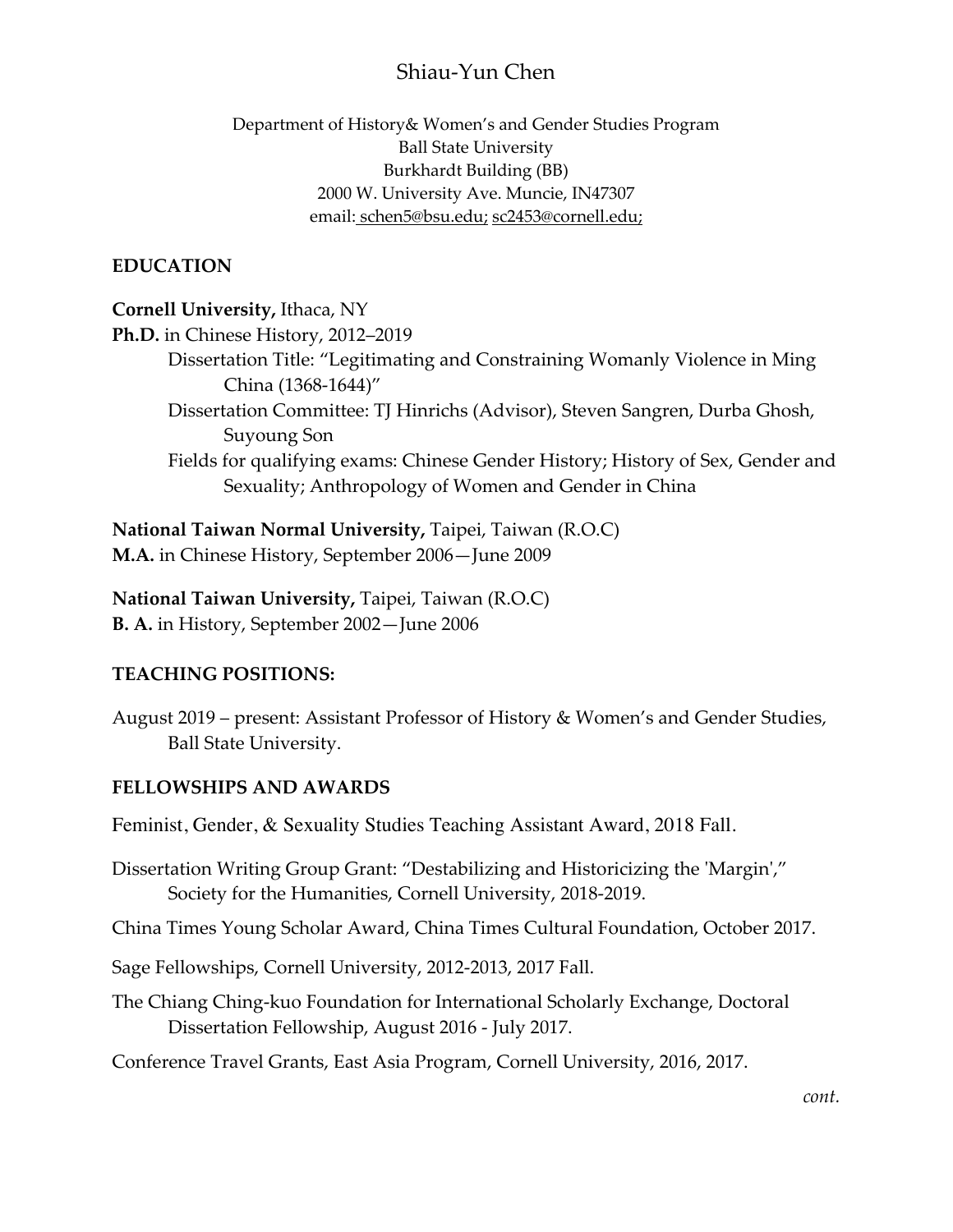Dissertation Writing Group Grant: "Gender, Sexuality, and Reproduction," Society for the Humanities, Cornell University, 2016-2017.Einaudi International Research Travel Grant, Cornell University, 2015 Summer

C. V. Starr Fellowship in East Asian Studies, Cornell University, 2014 Spring

Gates Research Fund, History Department, Cornell University, 2013 Summer

Government scholarship for study abroad, Ministry of Education, Taiwan, 2012-2014.

#### **SCHOLARSHIP**

#### **Academic Publications**

"Jealous and Violent: Constraining and Celebrating Wifely Jealousy in Mid-to-late Ming China," *Ming Studies*, 79 (2019): 21-48.

- *Mingdai nüxing fuchou gushi de wenhuashi kaocha* 明代女性復仇故事的文化史考察 [Stories of Women's Revenge in the Ming Dynasty: A Cultural Survey], Taiyuan: Shanxi Educational Press (China), 2011.
- "Mingdai nüjiaoshu zhong de fuchou, xingbie yu lunli" "明代女教書中的復仇、性別與 倫理 [Revenge, Gender, and Morality in Ming Didactic Books for Women], *Fuyan zongheng* 婦研縱橫 [*Journal of Women's and Gender Studies*] 27(2010):57-112.
- "Lu kun '*Guifan*' Xiee Shadao yu Xiangguanshiliao zhi fenxi" 呂坤《閨範 謝娥殺盜》 與相關史料之分析 [Analysis of "The Legend of Woman Xie's Revenge" in Lu Kun's *Womanly Paragons* and Related Materials], *Jindai Zhongguo Funushi yanjiu* 近代中國婦女史研究 [Research on the History of Women in Modern China] 16 (2008):251-271.

#### **Presentations**

"Teaching, Scolding, and Caning: Integrating Daughters-in-Law into the Patriarchal Family in Ming China (1368-1644)", Midwest Conference on Asian Affairs, Oct 18<sup>th</sup>, 2020

- "Authorizing and Constraining Motherly Violence in Ming Families (1368-1644)," invited presentation, the Society for Ming Studies (SMS), the Association for Asian Studies conference, Denver Colorado, March 22, 2019.
- "Mothers of Loving-Kindness: Authorizing and Constraining Mothers' Disciplinary Violence in Ming Families (1368-1644)," Cornell Feminist, Gender, and Sexuality Studies Graduate Colloquium, October 2, 2018.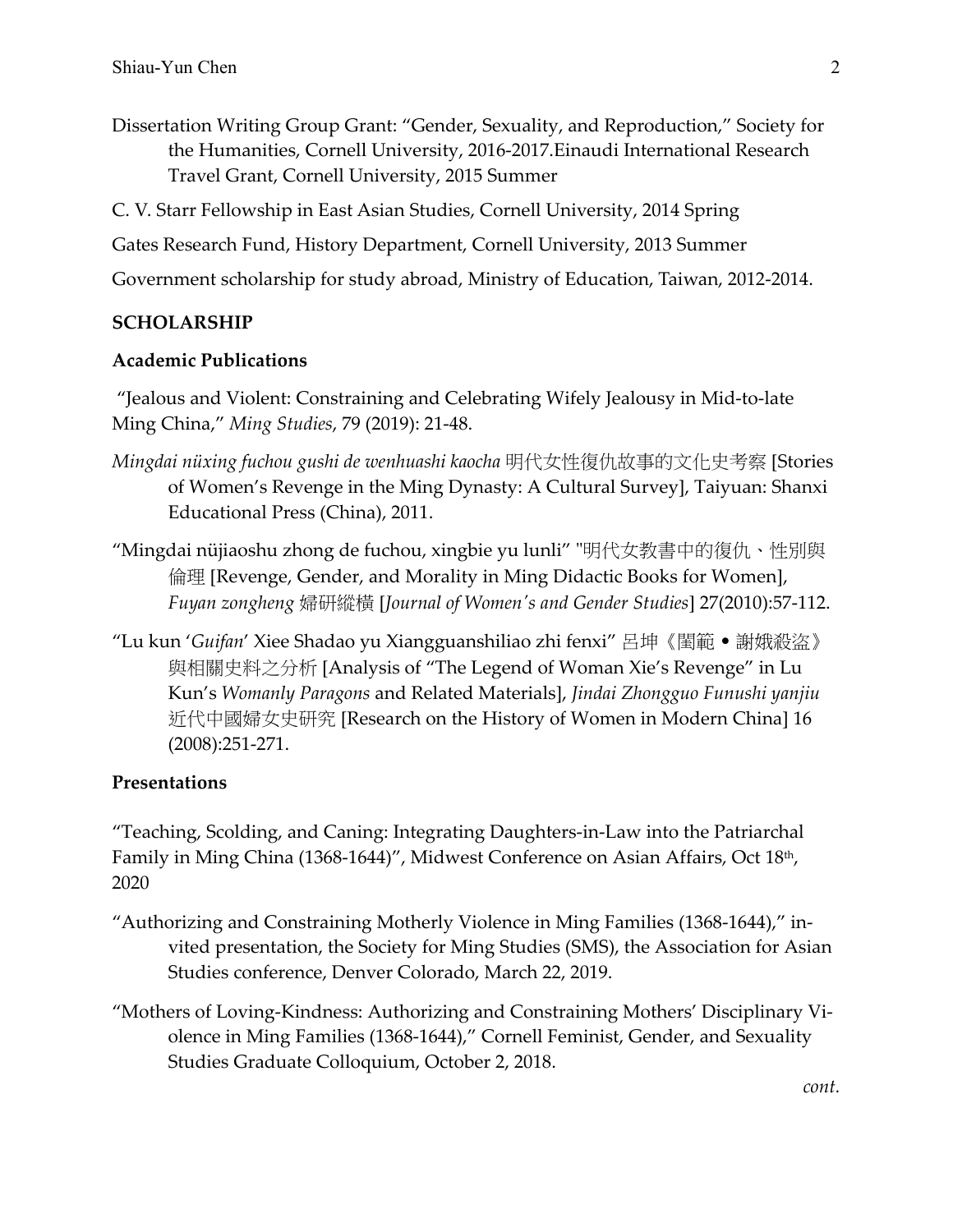- "Diseases of Jealousy in the Ming," Chinese Medicine and Healing: Translating Practice, Cornell, June 15-18, 2018.
- "What Constituted "Loving Mothers"? Authorizing and Controlling Mothers' Violence in the Disciplining of Children in Ming Families," Panel: "Measures of Control,"
- Scaling the Ming: An International Conference, the University of British Columbia, Vancouver, Canada May 18-19, 2018.
- "Servants as Sons and Daughters: Hierarchy, Gender, and Sexuality in Ming Households," Panel: "Law, Emotion, and Gendered Violence in Imperial China and Chosõn Korea," Association for Asian Studies Annual Conference, Washington DC, March 22-25, 2018.
- "Defining Family: Domestic Violence by Wives and State Intervention in Early Modern China," Second Conference on Middle Period Chinese Humanities, Leiden University, Netherlands, September 14-17, 2017.
- "Defining Family: Domestic Violence by Wives and State Intervention in Early Modern China," Panel: "Crime and Violence in China and Southeast Asia: Interdisciplinary Approaches," AAS in Asia Conference, Seoul, Korea, June 24-27.
- "Jealousy and Non-Jealousy: Conflicts and Compromises between a Wife and a Concubine," Cornell East Asia Graduate Colloquium, April 15, 2017.
- "Constraining Jealous Wives: Domestic Violence and State Intervention in Pre-Modern China," Panel: "Centering Women's Bodies: Discourses of Sexuality across Premodern and Modern East Asia," New York Conference on Asian Studies, Utica, NY, September 23-24, 2016.
- "Ming Tongue-Biting Cases," Cornell Classical Chinese Colloquium, March 18, 2016.
- "The Circulated Image of Ideal Women: Examining the Biographies of Two Chaste Wives in Late Imperial China"in 2016 Harvard East Asia Society 19th Annual Graduate Conference on "[Re]imagining Asia," February 20-21,2016.
- "Wenben yuedu yu Shejiao dili de Wangluo—yi Mingzhongye de Shuge Funü Anjian weili" 文本閱讀與社交地理的網絡 以明中葉的數個婦女案件為例 [Networks of Reading Context and Social Geography—Female Criminal Cases in mid-Ming China], International Conference on Ming-Qing Studies, Academia Sinica, December 5-6, 2013.
- "Exemptions for Vengeance: Violence in the Ming Code," Cornell Classical Chinese Colloquium, April 5, 2013.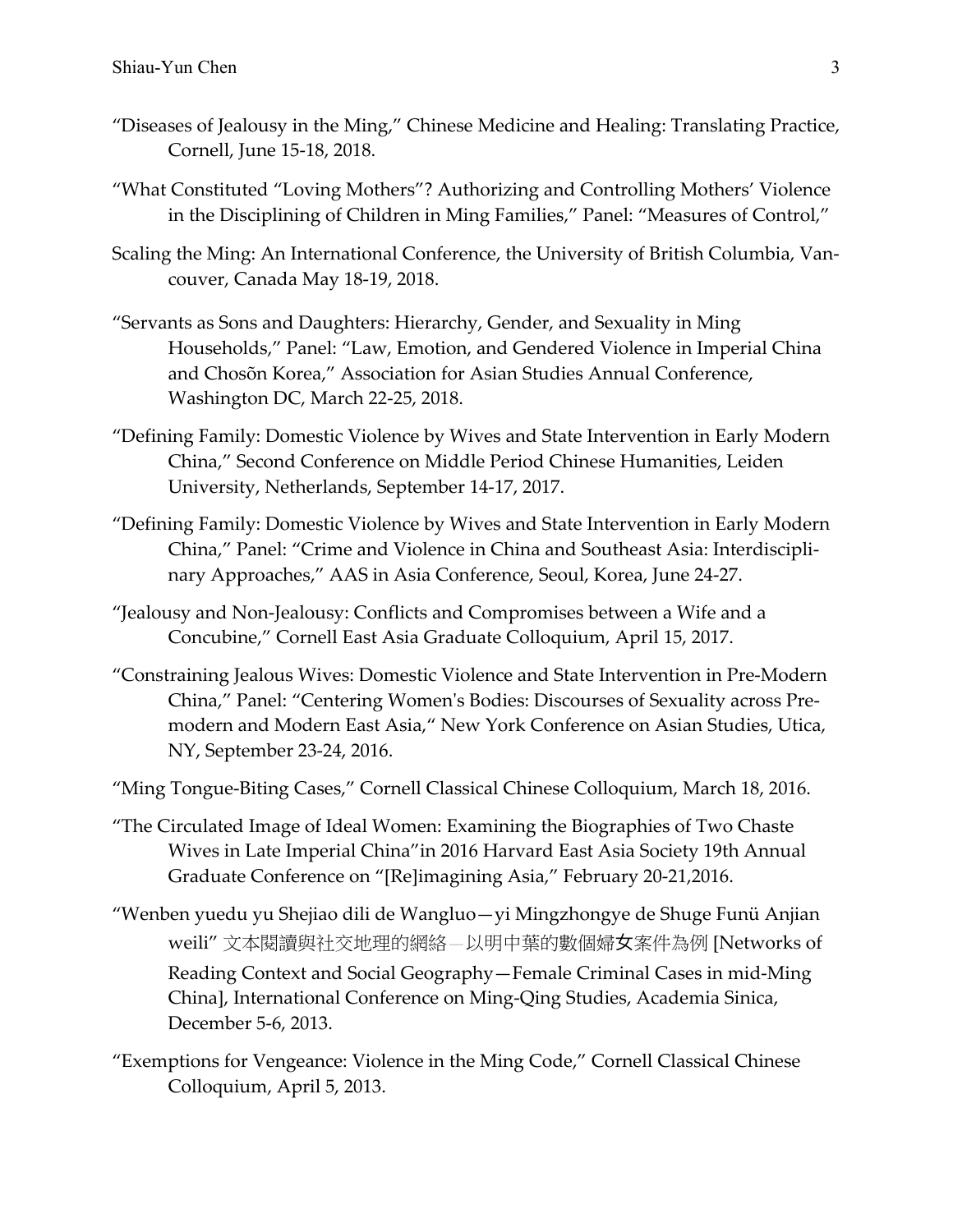### **TEACHING EXPERIENCE**

#### **Instructor, First-Year Writing Seminars, Cornell University**

*Family andViolence in Late Imperial China, 2018 Spring*

Independently designed and taught a 14-week, 3-credit writing seminar. Writing assignments included five formal essays totaling more than 25 pages.

#### **Teaching Assistant, Cornell University**

Helped plan and lead discussion sections, gave lectures (as indicated below), graded and in some cases helped design writing assignments, and handled related course logistics.

*Feminist Theory*, Feminist, Gender and Sexuality Studies, 2018, Fall

Compile a bibliography of various feminist theories to demonstrate the genealogy and the development of the scholarship. Students will write their final paper based on the ideas in the bibliography.

#### *Imperial China*, Department of History, 2016 Spring

Designated "Writing in the Majors" course, with emphasis on disciplinary learning through writing. Assisted in course development, including overall course structure, choice of readings, development of conceptual and methodological themes, and writing assignments.

• Lecture: "Gender and Sexuality," April 20, 2016.

*Understanding Modern China*, Department of History, 2015 Spring

• Lecture: "Citizens of a Modern Republic," Feb 25, 2015.

*Introduction to China*, Department of Asian Studies, 2014 Spring

• Lecture: "Chinese Women," March 24, 2014.

*Introduction to Modern Asian History*, Department of History, 2013 Fall*.*

### **Additional Lectures, Cornell University**

For Imperial China, Department of History, 2017 Spring

- "Family and Social Reproduction," April 27, 2017.
- "Gender and Sexuality," May 01, 2017.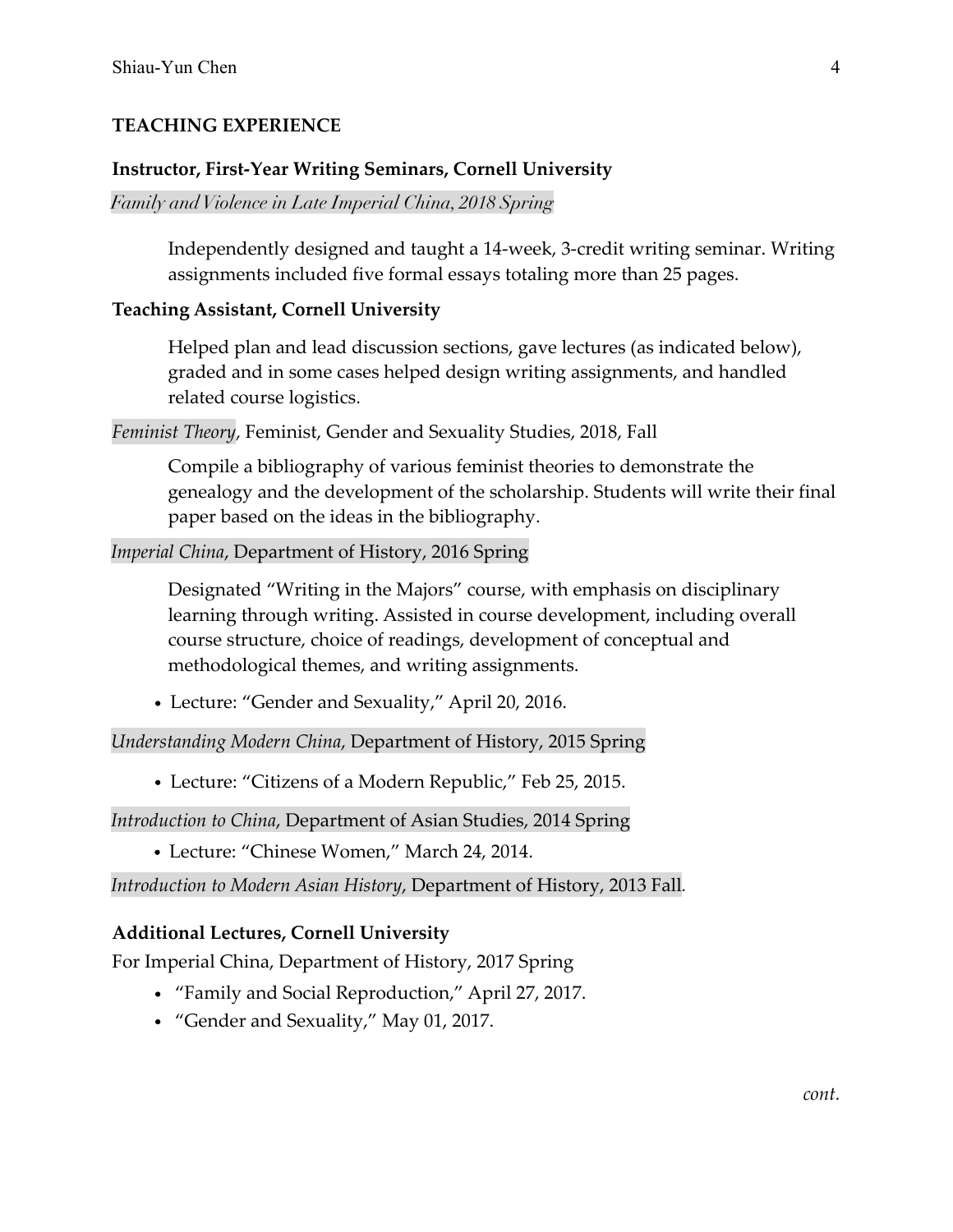# **Pedagogical Seminars, Cornell University**

- Teaching Writing, 2017 Fall
- Teaching in Higher Education, 2016 Fall
- Writing in the Majors Seminar, 2013 Fall

# **RELATED WORK EXPERIENCE**

**Assistant Editor,** *East Asian Science, Technology, Society: An International Journal* (Quarterly, published by Duke University Press)—June 2009- July 2012

- Handled communications between editors, publishers, reviewers, and authors
- Organized scheduling, cover design, copy-editing, advertising, mail, subscriptions
- Assisted organization of and logistics at national and international editorial meetings

**Research Assistant,** Professor Jender Lee, Research Project on Women Judges and Prosecutors in Taiwan (1945-2005), Institute of History and Philology, Academia Sinica, Taipei—Aug 2007- July 2009

• Interviewed female legal professionals, scanned and filed legal documents,

**Research Assistant,** Professor Li-yuen Lin, Department of History, National Taiwan Normal University—June 2008 – July 2009

• collected materials from Ming dynasty gazetteers

# **Research Assistant,** Professor TJ Hinrichs, 2014-present

• Database searches and calculations, miscellaneous library work

# **SERVICE**

- Ad hoc Sharon Seager Fund committee, Ball State University, 2020-present
	- Promoting the History of Women, Gender and Sexuality
- CSH Inclusive Excellence Task Force (WGS representative), Ball State University, 2020-present
- Graduate Student Steering Committee, East Asia Program, Cornell University, 2013-2019.
	- Co-chair [2016 Spring]
- Roundtable Presenter , "Teaching First-Writing-Seminar on Asia: Roundtable Discussion," Cornell, May 14, 2018.